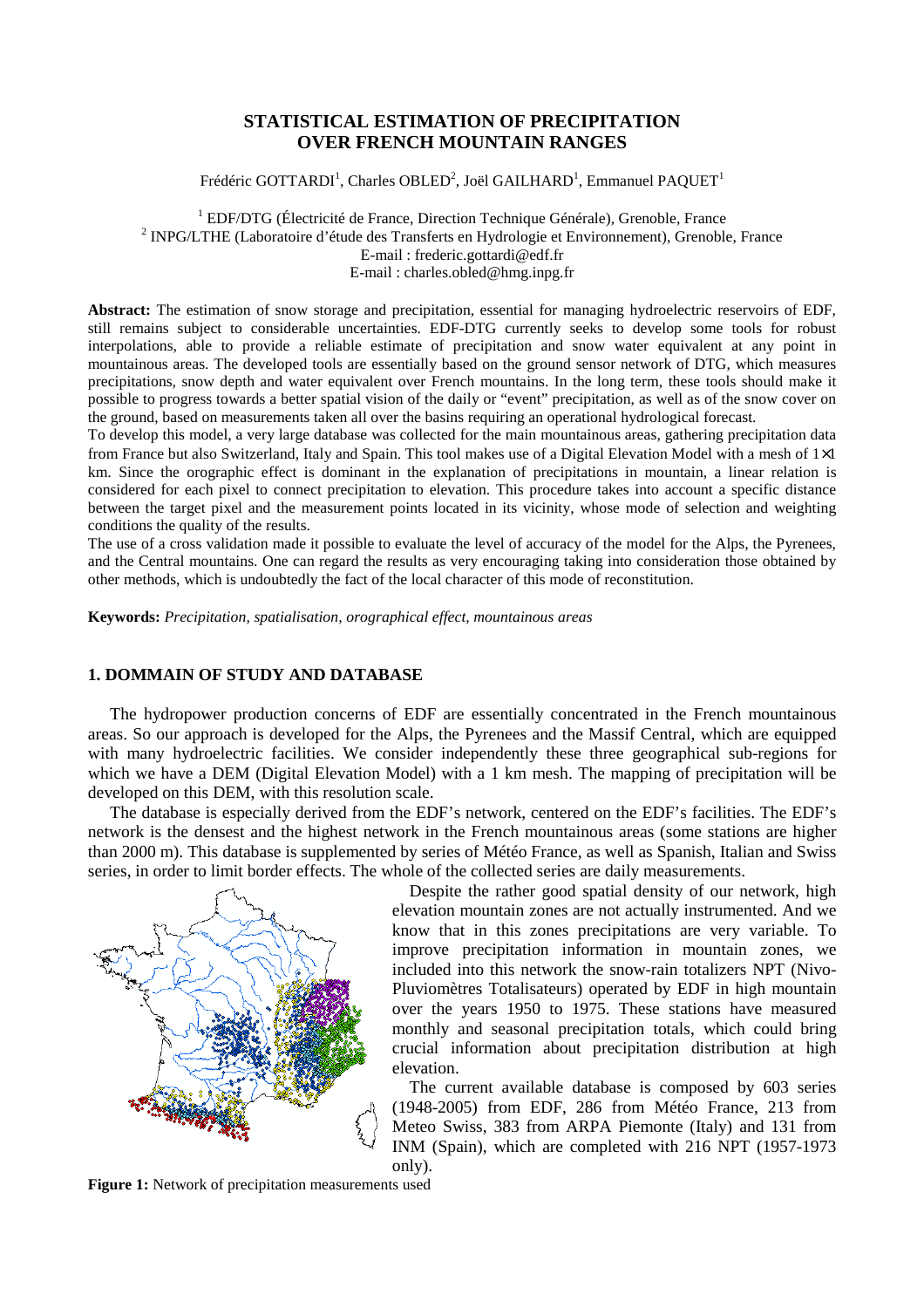#### **2. THE DEVELOPPED MODEL OF INTERPOLATION OF THE PRECIPITATIONS**

Our interpolation model of precipitations has been inspired by PRISM (Precipitation-elevation Regressions on Independent Slopes Model), a model developed by DALY et al. (1994) at Oregon State University for areas of average latitude with dominant orographic effect. This analytical model seeks to estimate monthly and annual precipitations on pixels of a DEM representing the domain at hand. The estimation is based on ground measurement, which provide an actual precipitation on some pixels of the DEM. Orographic precipitations are then analysed through a combination of climatological and statistical considerations, in order to estimate precipitations on all the non-instrumented pixels of the DEM.

### **2.1 The orographic effect**

Generally, precipitations increase with altitude, due to the orographic effect. The developed model tries to approach this relation between precipitations and altitude through a local linear approximation. We seek first for annual or seasonal precipitations P, a relation like:

$$
P(Z) = A_z.Z + B
$$
 where A<sub>z</sub> and B are functions of space coordinates  $\begin{cases} a = a(X,Y) \\ b = b(X,Y) \end{cases}$ 

Indeed the orographic gradient of precipitation  $A_z$  has significant variations with the place  $(X,Y)$  where the approximation is made, according for example with the mountainous area, the slope or the orientation considered. For example, the edges of a mountainous area correspond often to stronger gradients ("barrier" effect on the weather flow), and the inside to weaker gradients, because weather flows are well attenuated.

It is obviously impossible to obtain an analytical expression of the functions  $A<sub>z</sub>$  and B, taking into account the very significant number of parameters brought into play, and of the complexity of the weather phenomena considered. The relation is thus discretized on the DEM, and the model propose a numerical expression of the precipitation estimated  $PE_{ii}$  in any point (i,j) of the DEM :

$$
PE_{ij} = a_{ij} . Z_{ij} + b_{ij}
$$
 Where  $Z_{ij}$  is the altitude of the DEM,  
a<sub>ij</sub> the local orographic gradient and b<sub>ij</sub> the local intercept value

The goal of the model is to determine the coefficient  $a_{ij}$  and  $b_{ij}$  with local linear regression, on a judicious selection of a part of the measured precipitations  $PO_k$  located around and closed to the pixel (i,j) considered.

#### **2.2 Selection and weighting method for the neighbouring stations**

A subset of neighbouring stations of proximity are selected in the vicinity of each pixel (i,j) on the DEM in order to estimate the coefficients  $a_{ij}$  and  $b_{ij}$ . The stations are selected according to a "crossing distance"  $d_{3D}$ that separates them from the target pixel. This "crossing distance" takes in consideration the horizontal Euclidian distance station-to-pixel, but also a vertical component related to the crossing of crests and valleys. An exhaustive definition of the "crossing distance" is given on the Figure 2.



**Figure 2:** The Crossing Distance and different ways to estimate a distance between two pixels.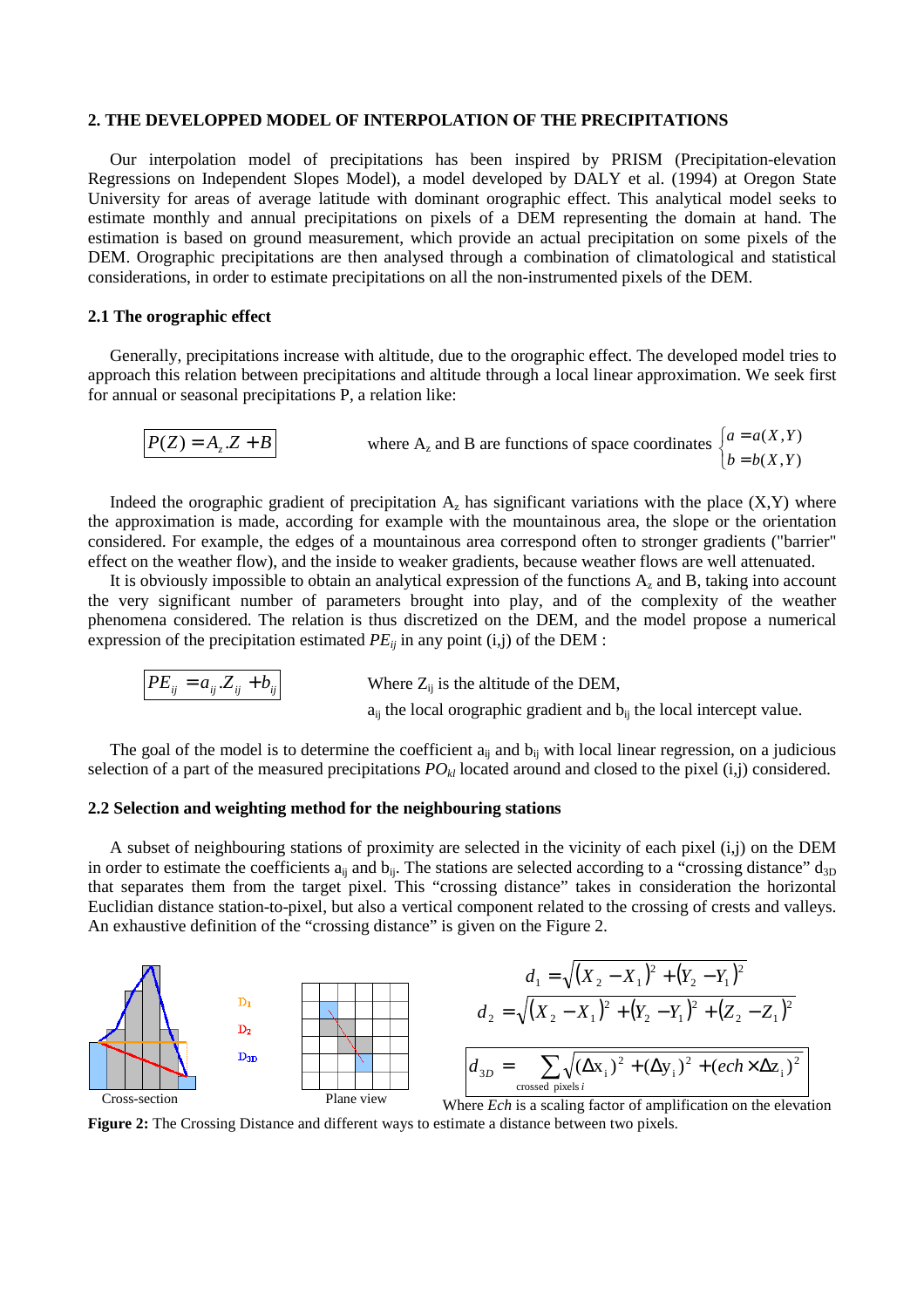A station is selected and considered as explanatory if the crossing distance, which separates it from the pixel, is lower than a fixed limit  $d_{\text{lim}}$ . When the station is selected, it receives a weight W, in order to give it more or less weight in the linear regression. The weight of the station is given by the entire part of the function f, the "bell of selection".



The selection and weighting operation are carried out in practice into the same step using that we called a "bell of selection" of equation:



 $\lambda$ ,  $\alpha$  and  $d_0$  are adjustment parameters :

- $\lambda$  to adjust the range of the values of weightings,
- $\alpha$  to adjust the form of weighting
- d0 to determine the limit of the distance of the selection

**Figure 3:** The bell of selection with different values of  $\lambda$  ( $\alpha$  and d0 fixed).

# **2.3 Validation of interpolations**

The cross validation is used to estimate the quality of the interpolations of the model. Thus we have for each observed precipitation  $P_{obs}$  an interpolated precipitation  $P_{int}$  independently from  $P_{obs}$ . If n is the total number of observed and cross-validated precipitation, one is able to define these three coefficients, which quantify the quality of an interpolation:



## **3. MAP OF INTERANNUAL MEANS OF PRECIPITATION ON THE 1957-1973 PERIOD**



**Figure 4:** Inter-annual means of precipitation (1957-1973) for the Alp, the Pyrenees and the Massif Central.

# **Cross Validation**